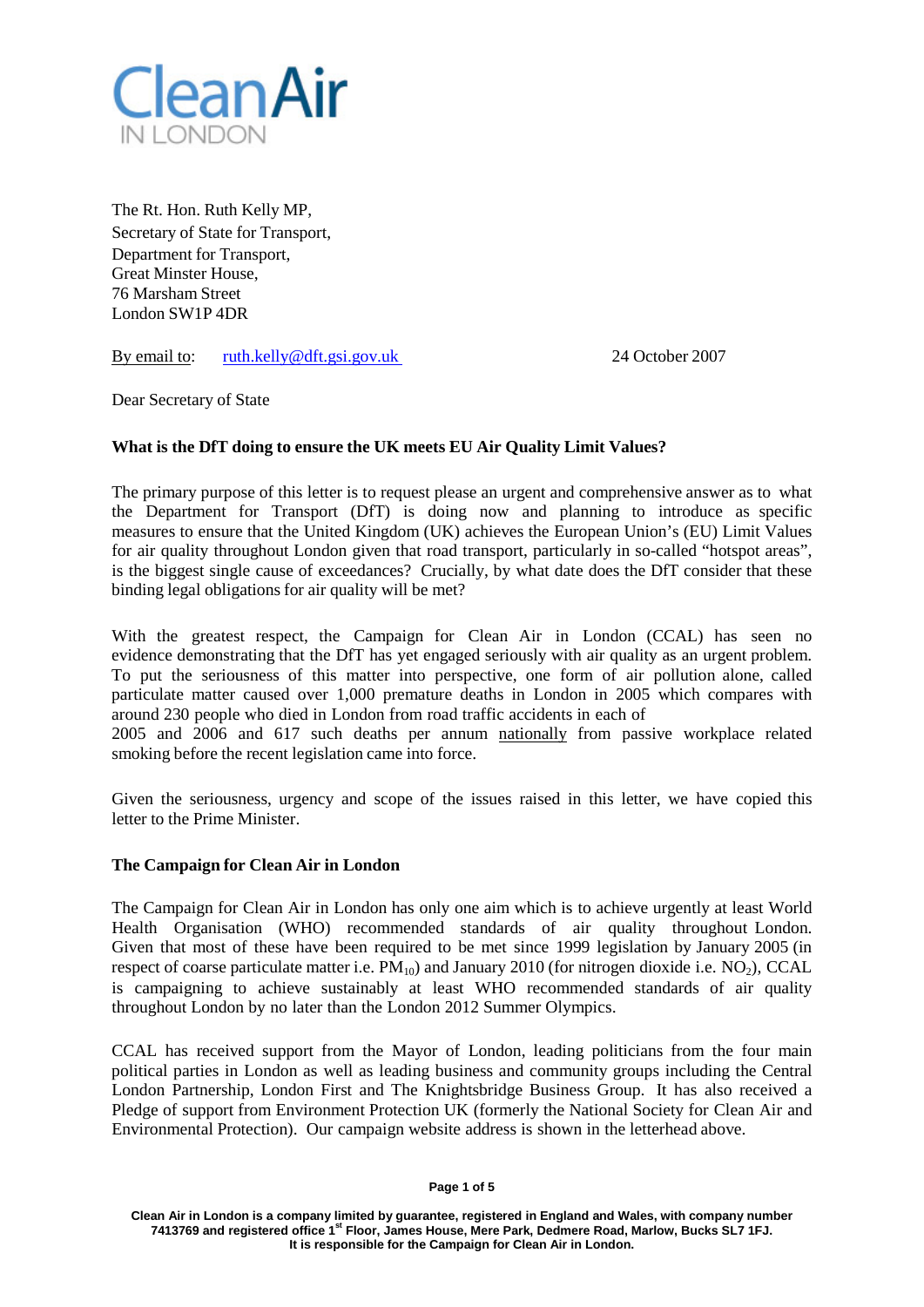

## **15 Crucial questions for the Department for Transport to answer**

CCAL asks respectfully that you reply personally, in your capacity as Secretary of State for Transport, to the two primary questions above and to the other specific questions listed below. Relevant background information appears in the attached letter submitted recently to Mayor Livingstone in response to his consultation on Emissions Related Congestion Charging (e.g. on EU legislation and the dangers of diesel emissions) that was copied to you.

- 1. What is the DfT doing now and planning to introduce as specific measures to ensure that the UK achieves the EU Limit Values for air quality throughout London given that road transport, particularly in so-called "hotspot areas", is the biggest cause of exceedances?;
- 2. By what date does the DfT consider currently that each of these binding EU legal obligations for air quality will be met for each of the regulated air pollutants?;
- 3. Is my understanding correct that the DfT is jointly responsible with the Department of Environment, Food and Rural Affairs (Defra) for the UK meeting its legal obligations in respect of the EU Limit Values for air quality? Assuming this belief is correct, will the DfT please make this responsibility explicit on its website e.g. in its aims and objectives, its organisation chart and elsewhere?;
- 4. Will the DfT confirm please that it is treating air quality in its highest category of Ministerial level issues given that the UK is in breach of EU Legal Limits for air quality and now faces the possibility of enforcement action by the European Court of Justice?;
- 5. Will the DfT please commit to consider air pollution holistically (i.e. air quality and climate change together) whenever it considers any air pollution related matters?;
- 6. Will the DfT please reposition urgently "Act on  $CO<sub>2</sub>$ " such that it advises citizens much more appropriately about vehicle choice? For example, the US Environment Protection Agency's "Green Vehicle Guide" gives much more relevant, sophisticated and useful advice by highlighting an "Air Pollution Score" ahead of a "Greenhouse Gas Score";
- 7. What action specifically is the DfT taking to actively and substantially discourage the driving of diesel engined vehicles in London? Please confirm that the emissions information given by Minister of State, Dr Stephen Ladyman, in a written answer to Mr Arbuthnot about "Motor Vehicles: Exhaust Emissions" on or about 25 June 2007 was correct (it was for different vehicle types in g/km) (please refer to Column 522W of Hansard);
- 8. What is the DfT doing to introduce technology and testing standards for the abatement of emissions of nitrogen oxides from vehicles of all sizes with particular reference to Selective Catalytic Reduction and its use in the UK's current vehicle fleet (i.e. not just new vehicles)? When will these measures be implemented and with what estimated impact?;
- 9. Why did the DfT "scrap" recently the only DfT programme that seemed to incentivise actively the adoption of alternatively fuelled, low emission, vehicles?;
- 10. Will the DfT commit to rebalancing and modifying fuel tax so that it treats air pollution emissions holistically rather than favouring diesel fuel as currently (with its slightly lower  $CO<sub>2</sub>$  emissions but its much higher emissions of the hazardous air pollutants)?;
- 11. Will the DfT commit to rebalancing and modifying Vehicle Excise Duty (VED) banding so that it treats air pollution emissions holistically instead of unbalancing the incentives in favour of diesel engines?;
- 12. What information does the DfT hold about air pollution emissions per kilometre for different types of motorcycles?;
- 13. What action is the DfT taking to ensure that the use of biofuels in the UK is sustainable and takes full account of the need to meet air quality legal obligations?;

#### **Page 2 of 5**

**Clean Air in London is a company limited by guarantee, registered in England and Wales, with company number 7413769 and registered office 1st Floor, James House, Mere Park, Dedmere Road, Marlow, Bucks SL7 1FJ. It is responsible for the Campaign for Clean Air in London.**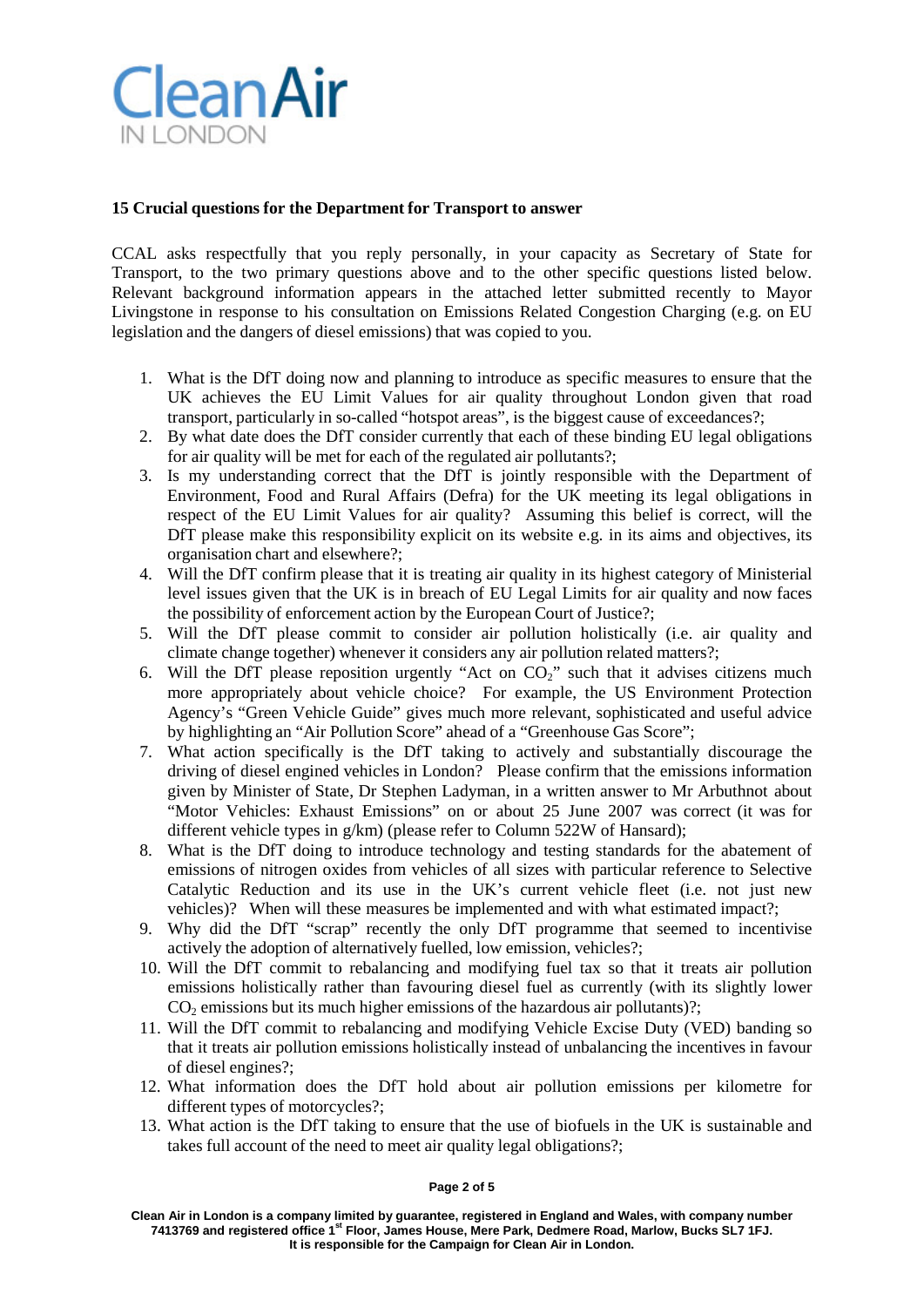

- 14. What incentives is the DfT proposing to encourage the early adoption of the much cleaner Euro 4/IV and Euro 5/V engines in London and to scrap the oldest, most polluting, vehicles when Defra's new National Air Quality Strategy made clear that transport related measures offer exceptionally favourable benefit to cost ratios?; and last but not least
- 15. What specific action is the DfT taking to assist London to introduce urgently dynamic road pricing ("tag and beacon" or the equivalent) to replace in full the current "blunt instrument" of congestion charging? What more needs to be done to implement this mechanism quickly across London?

We appreciate that some of these may be tough questions but how can the UK expect to satisfy the European Commission that it is making reasonable efforts to meet its legal obligations in respect of air quality, which it may be required to do shortly, when much more significant measures are clearly needed for it to do so.

#### **Conclusion**

CCAL considers that the DfT could, with a change in its culture and a fresh approach that treats the improvement of air quality as an absolute and urgent Ministerial priority, make substantial contributions immediately to improve London's air quality. In many cases, the DfT could do this simply by amending modestly existing mechanisms and in others by positively and urgently prioritising the most meaningful new measures (such as those outlined above).

CCAL respectfully urges you, as Secretary of State, to initiate this fresh approach at the DfT. We would welcome your considered response please to these questions by electronic reply to the email address provided separately.

With best wishes.

Yours sincerely

Simon Birkett Principal Contact Campaign for Clean Air in London

By hand: Winston Fletcher, Chair, The Knightsbridge Association Carol Seymour-Newton, Honorary Secretary, The Knightsbridge Association Cc: The Rt. Hon. Gordon Brown, The Prime Minister Commissioner Dimas The Rt. Hon. Hilary Benn MP, Secretary of State for Defra Mayor Livingstone Sian Berry, Principal Speaker and Green Party candidate for Mayor of London Boris Johnston MP, Conservative Party candidate for Mayor of London **ORGANISATIONS** Amenity Societies Helen Ainsworth, EU and International Air Quality, Defra

**Page 3 of 5**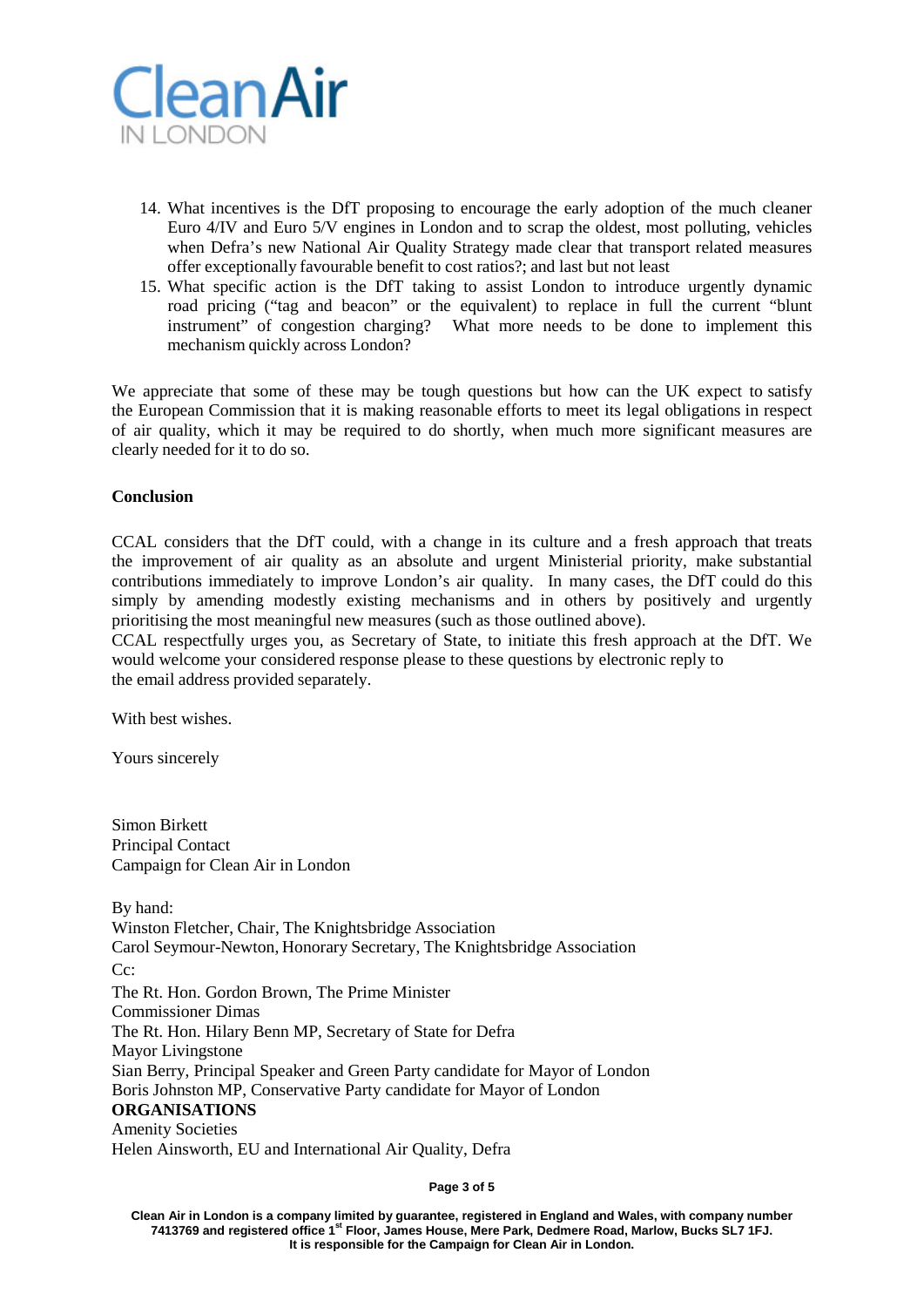

Jenny Bates, London Regional Campaigns Co-ordinator, Friends of the Earth James Bidwell, Chief Executive, Visit London John Brewster OBE, Chairman, Port Health and Environmental Services Committee, Corporation of London Patricia Brown, Chief Executive, Central London Partnership Robert Buxton, Deputy Chairman, West London Residents Association Sarah Dudgeon, National and Local Air Quality, Defra Nick Fairholm, Transport for London David Higgins, Chief Executive, Olympic Delivery Authority Tim Hockney, Executive Director, London First Professor Frank Kelly, Kings College London Dr Michal Krzyzanowksi, Regional Adviser, Air Quality and Health, WHO Sarah Legge, GLA Principal Policy Adviser – Air Quality Blake Ludwig, Campaign Director, Alliance Against Urban 4x4s Professor Bob Maynard, Health Protection Agency Paul McLoughlin, UK General Manager, Zipcar Philip Mulligan, Chief Executive, Environment Protection UK Derek Picot, Chairman, The Knightsbridge Business Group Dr Gordon Taylor, Chairman, West London Residents Association Dr Martin Williams, Head of Air and Environment Quality Division, Defra **LEADING POLITICIANS** Peter Ainsworth MP, Shadow Secretary of State, Defra, Conservative Greg Barker MP, Shadow Minister for the Environment, Conservative Mrs Gwyneth Dunwoody MP, Chair of the Transport Committee, Labour Mark Field MP, Conservative Jim Fitzpatrick MP, Parliamentary Under Secretary of State, DfT Tom Harris MP, Parliamentary Under Secretary of State for Transport, DfT Chris Huhne MP, Shadow Environment Secretary, Liberal Democrat The Rt. Hon. Michael Jack MP, Chairman of the Environment and Rural Affairs Select Committee Susan Kramer MP, Shadow Secretary of State for Transport, Liberal Democrat The Rt. Hon. Sir Malcolm Rifkind QC MP, Conservative The Rt. Hon. the Lord Rooker, Minister of State, Defra Joan Ruddock MP, Parliamentary Under Secretary of State Jonathan Shaw MP, Parliamentary Under Secretary of State and Minister for the South East Theresa Villiers MP, Shadow Secretary of State for Transport, Conservative The Rt. Hon. Rosie Winterton MP, Minister of State for Transport Phil Woolas MP, Minister of State, Defra Tim Yeo MP, Chairman Environmental Audit Committee, Conservative Gerard Batten MEP, London, Independence John Bowis MEP, London, Conservative Chris Davies MEP, Liberal Democrat Robert Evans MEP, London, Labour Mary Honeyball MEP, London, Labour Syed Kamall MEP, London, Conservative Ms Jean Lambert MEP, London, Green Party Baroness Ludford MEP, London, Liberal Democrat Linda McAvan MEP, Labour

Claude Moraes MEP, London, Labour